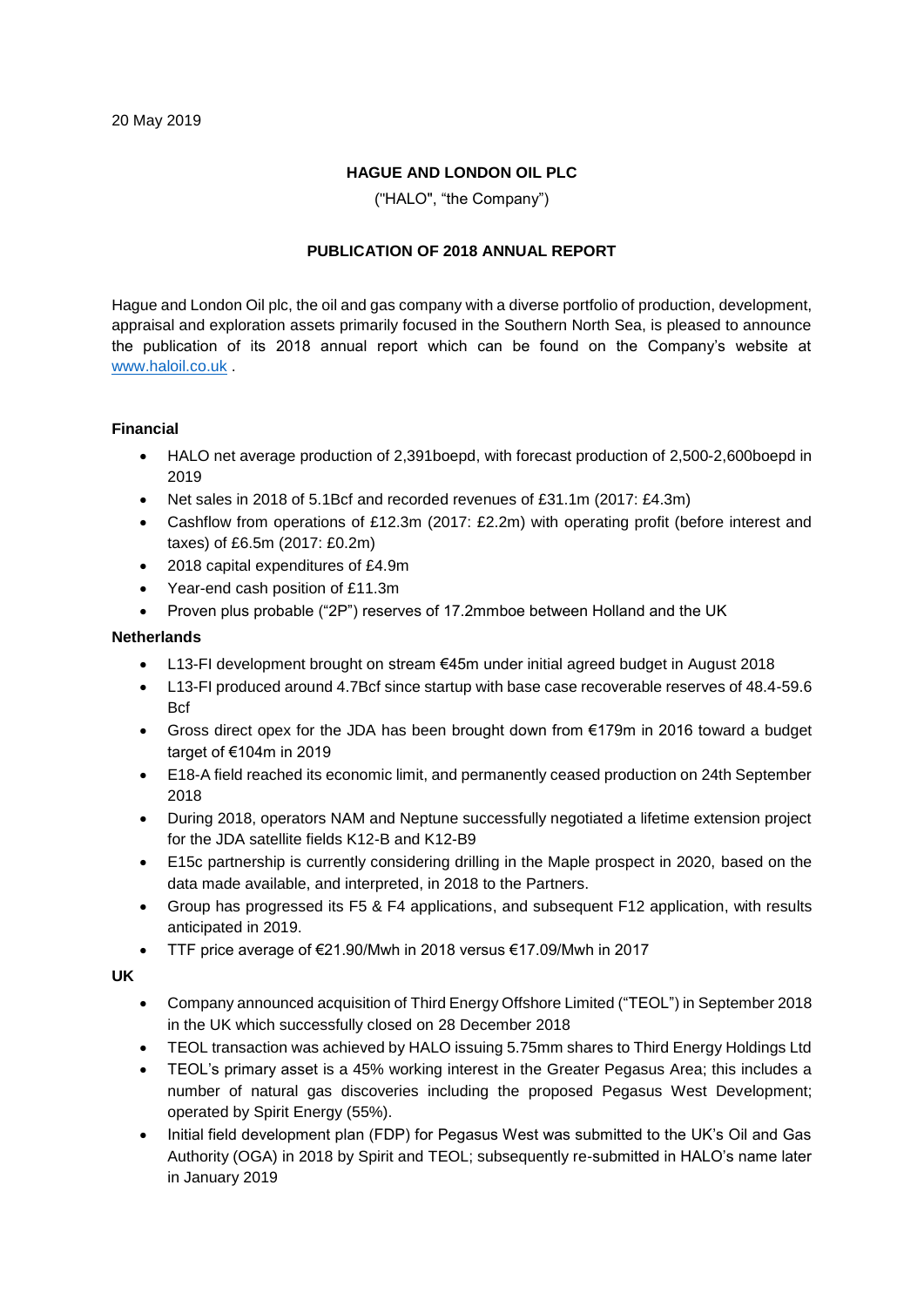• OGA currently reviewing the FDP and communicating with the partners with the intention of making a final investment decision (FID) in 2019

### **Outlook**

- HALO also remains committed to organic growth through new license applications, new ventures and continued exploitation of the existing portfolio
- Emphasis for 2019 will be on addressing the capital requirements associated with the planned FDP of Pegasus West and continuing to realize value throughout the portfolio
- Once the FDP progresses toward FID capital requirements can be fully assessed and addressed and, to the extent equity is needed, the Company will commence the process of an initial public offering (IPO) of its shares

## **Chairman's Statement**

The past year has been very important for Hague and London Oil. As a Group, we enjoyed a full year's natural gas production offshore Holland from the November 2017 acquisition of our HALO E&P Netherlands BV subsidiary. Additionally, another transaction was announced and closed; the acquisition of Third Energy Offshore Ltd. (TEOL). TEOL's inclusion in the Group's portfolio expanded HALO's footprint into the United Kingdom's offshore sector.

We achieved our stated goals in 2018 through the integration of producing assets offshore Holland, associated infrastructure; and expanding our corporate presence to the UK. The Group recorded revenues of £31.1m (2017: £4.3m) and an operating profit (before interest and taxes) of £6.5m (2017: £0.21m). In cash terms, cashflow from operations was £12.3m (2017: £2.2m) and, after capital expenditures of £4.9m (2017: £3.9m), resulted in a year end cash position of £11.3m (2017: £3.8m). HALO's assets produced an average of 2,391boepd, net to the interests acquired and the Group now has net, proven plus probable ("2P") reserves of 17.2mmboe between Holland and the UK.

During the course of 2018, HALO continued to keep its sights on securing lower risk assets, in proven basins, within stable regulatory regimes, with access to infrastructure, and most importantly near-term production or development potential amidst a less competitive environment. As part of this continued strategy, the Group announced the TEOL transaction in September 2018 in the UK. The transaction successfully closed on 28 December 2018. Thus, HALO became an active participant in the UK's offshore sector.

The TEOL transaction was achieved by HALO issuing 5.75m shares valued at £5.0m to Third Energy Holdings Ltd ("TEHL") such that TEHL became the largest shareholder of the Company. A further £1.8m of deferred consideration is also payable. In short, the Company issued 19.25% of its equity, its first shares since the formation of HALO Plc in 2014, in exchange for ca. 7mmboe of (2P) reserves; ca. 70% increase, year on year, from 2017 reserves.

TEOL's primary asset is a 45% working interest in the Greater Pegasus Area; this includes a number of natural gas discoveries including the proposed Pegasus West Development, operated by Spirit Energy (55% working interest). An initial field development plan (FDP) for PW was submitted to the UK's Oil and Gas Authority (OGA) in September 2018 by Spirit and TEOL; it was subsequently resubmitted in HALO's name in mid-January of 2019. The OGA is reviewing the FDP and communicating with the partners currently in hopes of making a final investment decision (FID) in 2019.

The FDP envisages a single well, 56km sub-sea, tie-back to the Neptune Energy-operated Cygnus platform; then entering the Esmond Transportation System (ETS) pipeline to make landfall in Bacton. The Pegasus West well was drilled in 2014 and tested in 2015 at 92mmcfd from three separate zones; the initial plan would be to develop 83Bcf of reserves and is scheduled to come onstream between late 2021 and 2023.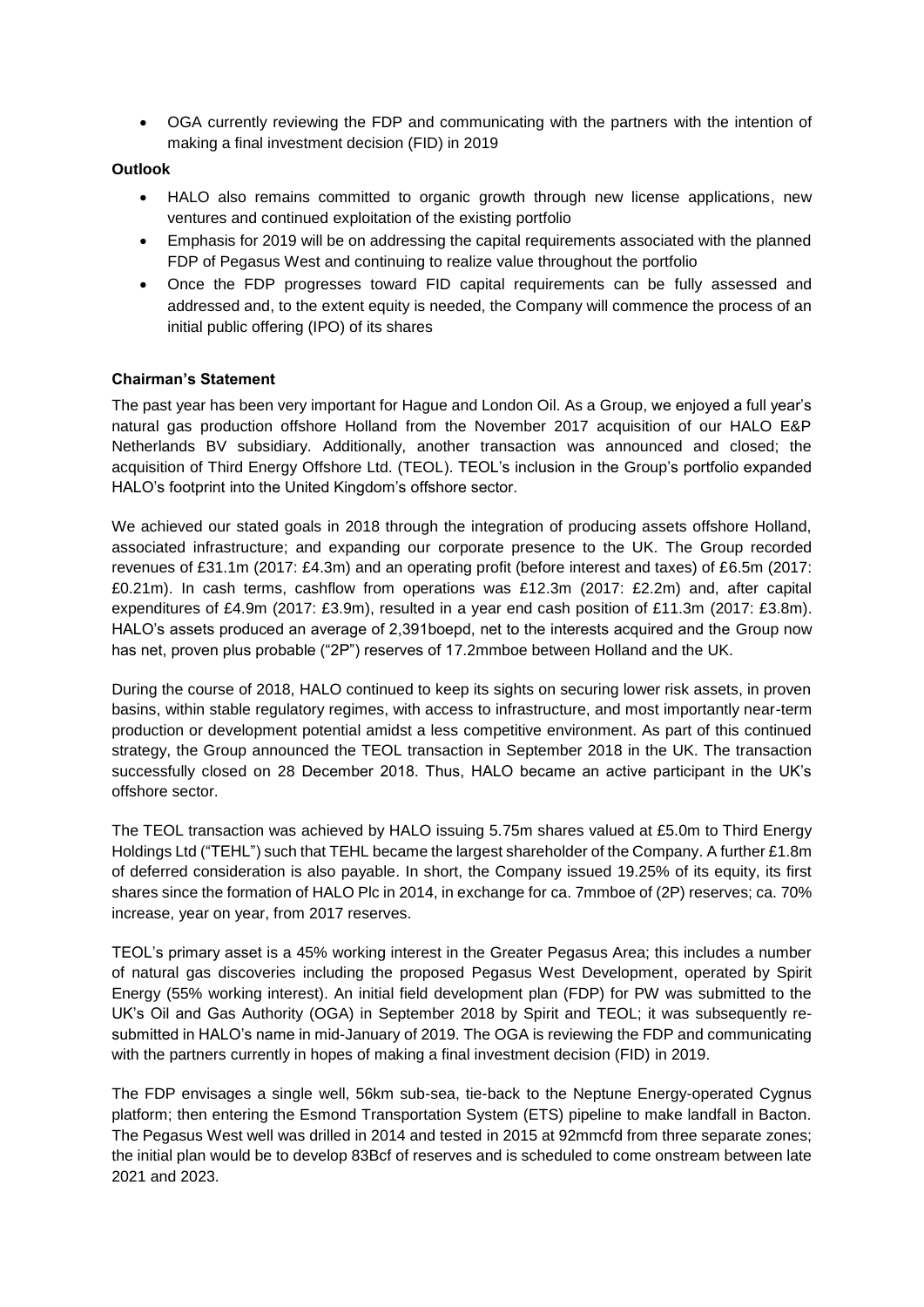HALO will also participate in the upcoming Andromeda exploration well within the Greater Pegasus Area; drilling and results are anticipated before year end 2019. This is considered to be a relatively lowrisk exploration prospect; the Pegasus West FDP could serve as a template for further developments inclusive of an Andromeda success case.

The L13-FI development, in the Joint Development Area (JDA) operated by Nederlands Aardolie Maatschapij (NAM, a Shell/ExxonMobil joint venture) where HALO hold a 9.95% interest), was successfully brought onstream in August 2018, under-budget and ahead of schedule. Thus, L13-FI has made a material contribution to the JDA and HALO's portfolio; potentially serving as a hub for future developments proximal to the L13-FI platform. The development was significant to partners as it demonstrates the remaining potential of the JDA and the operator's ability to materially reduce costs and improve efficiency.

It was very encouraging to see the performance of natural gas prices in Europe through 2018. The Title Transfer Facility (TTF) price, the natural gas benchmark for Holland, saw consistent improvements month on month throughout the year. For example, TTF price averaged €21.90/Mwh in 2018 versus €17.09/Mwh in 2017. Prices have somewhat retreated so far in 2019. However, the 2018 TTF pricing supported the primary investment thesis by HALO in The Netherlands and the outlook remains relatively strong.

While the Group has been focused on acquisitions, HALO also remains committed to organic growth through new license and continued exploration of the existing portfolio. As mentioned in 2018, HALO has progressed its F5 & F4 applications. These applications were joined by the Group's subsequent F12 application. The Netherlands' Ministry of Economic Affairs (Ministry) has recently indicated that progress was being made with respect to the backlog of applications pending.

HALO eagerly awaits a conclusion to this process in 2019. The adjacent F5 & F4 Blocks (as well as F12), if awarded, represent highly sought-after acreage on "ground floor" terms wholly consistent with the Group's strategic focus. In all three cases (F4, F5 and F12) progress is being made and there are continued dialogues with the Ministry and potential partners, whilst still evaluating other possible applications.

In addition to these applications, and other new ventures, the Group has done a thorough review of the expanded exploration portfolio across the UK and Holland. The Andromeda project will likely dominate exploration efforts in 2019 while the Greater Pegasus Area (i.e. FID) will likely dominate capital expenditure. The Maple well, originally planned in E15c offshore Holland for early 2019, has been rescheduled for 2020. This scheduling better balances capital requirements and cash flow for 2019 and retains the upside potential Maple represents.

The last year was a very good twelve months for the Group, substantially building upon the successful transformation achieved in 2017. HALO looks forward to 2019 and beyond within the expanding portfolio. The emphasis for 2019 will be on addressing the capital requirements associated with the planned FDP of Pegasus West and continuing to realize value throughout the portfolio.

The Group's capital requirements will be addressed through a combination of cash flow, lending or structured facilities and new equity. Once the FDP progresses towards FID these capital requirements can be fully assessed and addressed. The portfolio has leveraging capacity and to the extent equity is needed the Group would commence the process of an initial public offering (IPO) of the Company's shares. Logically, any IPO would follow a positive FID for Pegasus West, the results of the Andromeda well and the full debt capacity of HALO having been assessed (inclusive of the Greater Pegasus Area).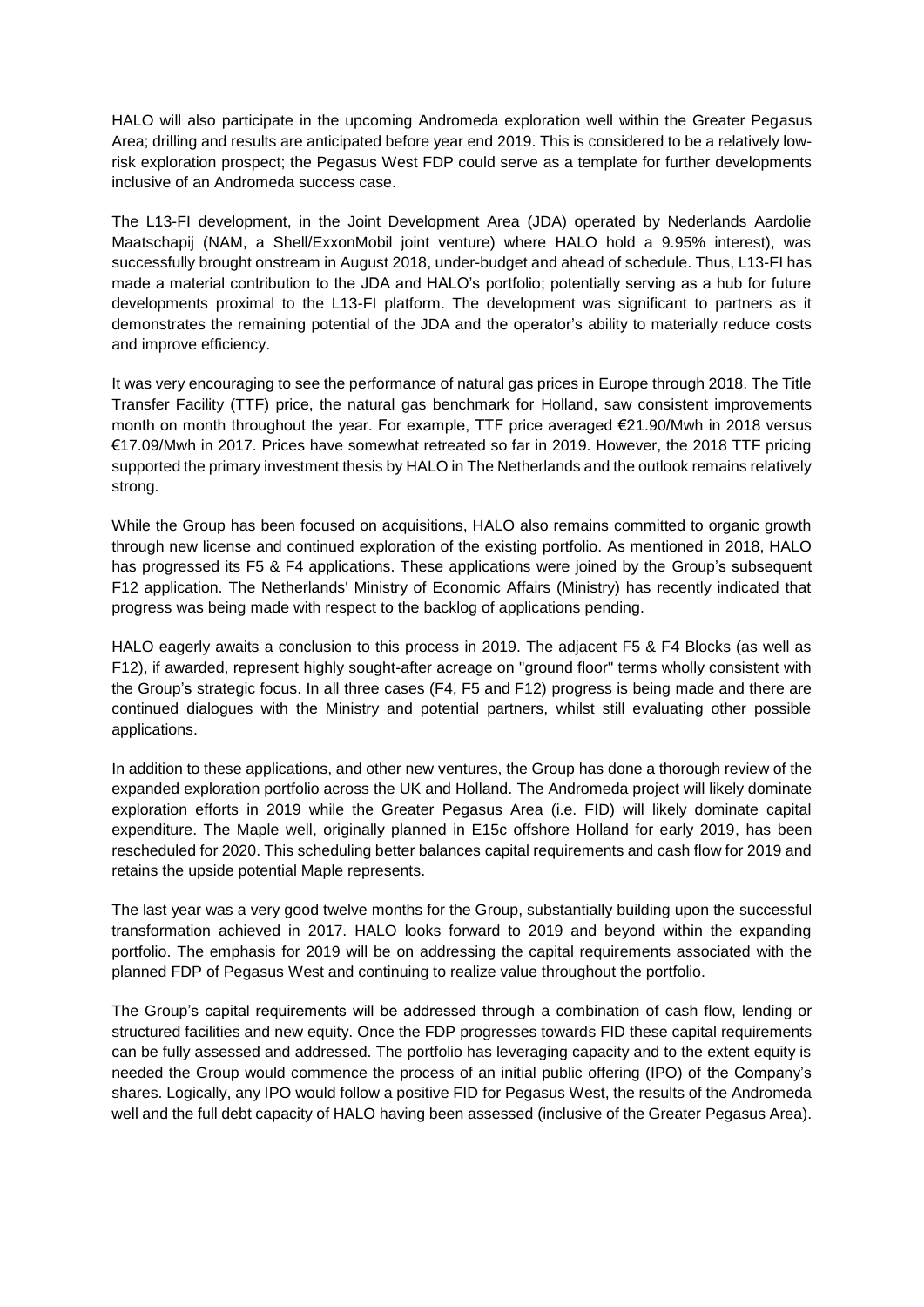This year, 2019, has started well for HALO with respect to the performance of the Company's assets and the progress within the recently expanded portfolio. The Company sincerely hopes to continue following the path established in 2017 and rapidly expanded upon in 2018. I would sincerely like to thank all of the Company's shareholders for their support throughout 2018 as well as all of HALO's staff and advisors for achieving the results of the last year. The Company has achieved much over last two years; and there is now a stable, formidable foundation to continue to move forward from.

### **The Netherlands**

During 2018, HALO sold 5.1 Bcf of gas, net share, plus several condensate liftings. The bulk of this production came from the JDA, with the HiCal system producing 33.9 Bcf and LoCal 11.9 Bcf of gross sales. These JDA sales were somewhat below the operator budget of 42.4 Bcf and 14.4 Bcf, due to delays and difficulties in bringing some key wells back onto production, as well as an extended decomplexing project shutdown in the K8-FA field. At year end, HiCal was producing at 100.6mmscf/d gross, and LoCal at 37.3 mmscf/d gross.

A key highlight during 2018 was the completion of development drilling of the L13-FI field and the subsequent startup on 24th August. Since then, the field has produced at rates from 52.2 to 26.1 mmscf/day, generating some 4.7 Bcf of gross sales by year end. The final project cost was €117m, versus an initial AFE of €162m, showing the major efforts by the operator to bring down construction and installation costs. The development drilling resulted in a reduction in gas in place in the field versus FDP expectations, with Base Case GIIP falling from 163.9 Bcf to 104.3 Bcf. Currently estimated base case recoverable reserves are 48.4-59.6 Bcf, depending on the actual structural situation away from the wells, as well as intra-field communication.

Regarding the Netherlands operations, JDA operator NAM has been very successful in achieving a substantial reduction in JDA Direct and Indirect Operating Cost over 2017-2018. Direct opex has been brought down from €179m (gross JDA) in 2016 to a budget target of €104m in 2019. Indirect opex has likewise been reduced from €38m to €25m. These reductions have supported HALO's investment thesis with respect to the acquisition of 2017.

Since the completion of the L13-FI development, no further development or drilling is planned in 2019. The preliminary view of 2020 envisages the drilling of, at least, one infill well in L13 and one near-field exploration well in K7. Subsequent years assume one well per year. Discussion is ongoing in the partnership to fully quantify the significant remaining exploration and infill drilling potential within the JDA, and to ensure that it is drilled in a timely fashion within the remaining licence period (i.e. 2035).

The E18-A field reached its economic limit, and permanently ceased production on 24th September 2018. Decommissioning activities commenced in the fourth quarter of the year, with well abandonments starting in January 2019. The Joint Venture (JV) partnership successfully negotiated the sale of the E18-A topsides to the Sillimanite field development (for a gross purchase price of €2.25m).

During the year, technical work and commercial negotiations continued on drilling the fourth well in the JDA satellite field K18-G. The Joint Venture contemplates the drilling of this well in 2020.

During 2018, operators NAM and Neptune successfully negotiated a lifetime extension project for the JDA satellite fields K12-B and K12-B9. Production from these had originally been planned to be permanently shut down at the end of 2018, due to government regulation of emissions from the hub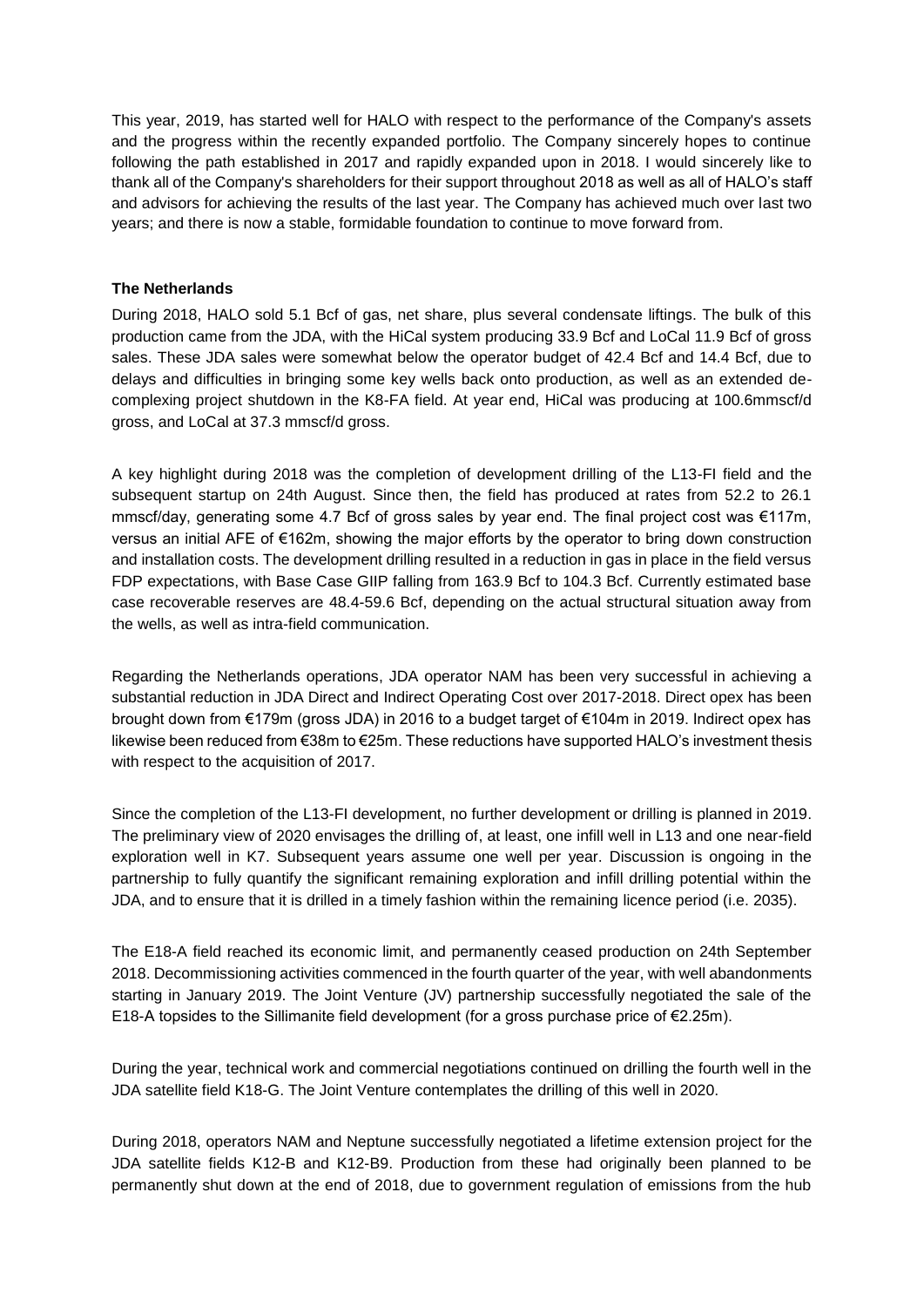K12-BP platform. In the alternative scenario, modifications will be made during 2019 to allow local compression and wet gas export to the Neptune hub L10 platform. Production is expected to restart in 4Q 2019 and continue thereafter for a lengthy period.

On the exploration front, the E Block JV gained access to a new 3D seismic survey which partially covers the Maple prospect. The JV completed technical work on the Triassic Maple exploration prospect in the E15c licence, and remaining Carboniferous prospectivity in the other E-Blocks. The E15c partnership have jointly agreed to offer the Maple well to the Ministry and the partnership is currently planning to drill in 2020 (under a licence extension). On the Carboniferous prospectivity in licences E10, E11 and E14, the partnership concluded that whilst there were a significant number of prospects, no further work is proposed on the Carboniferous in 2019, unless the Partners refocused therein. In 2018, the Partners withdrew from the E14 licence. However, Vincent may be reviewed for appraisal based on the results from Maple and any combined development plans.

Lastly, as a result of a (Netherlands Oil and Gas Production Association) NOGEPA/Ministry initiative, 2018 saw the formal submission of a template Decommissioning Security Agreement (DSA) to the Dutch oil and gas industry. The DSA contains a mechanism to determine whether security is required, and how much, on an annual basis, taking into account the future cashflow of the assets involved. Under current operator projections, it appears that of the various HALO assets, only the F16-E and K12-B/K12-B9 groups will be required to provide a security during 2019. The key JDA asset had sufficient future cashflow at year-end 2018 such that no DSA was required.

## **The United Kingdom**

The Greater Pegasus Structure (GPS), located on the northern margin of the UK Southern North Sea (SNS) gas basin (Figure 1.), comprises separate gas charged segments, within a large, late Carboniferous anticlinal structure truncated by the Base Permian Unconformity (BPU).

It lies within the UKCS Blocks 43/13b, 43/14b, 43/17b, 43/18b, 43/19b and 43/12 (Licence P1724, P1727 and P2128) that are licensed by Spirit Energy (55% Operator) and HALO Offshore UK Ltd. (45%).

Four segments have been drilled to date and these have been found to be gas charged: Pegasus West (well 43/13b-7), Pegasus North (43/13b-6Z), Pegasus East (43/13b-4) and Browney (43/18-1). The last major segment will be drilled in 2019 by the Andromeda North exploration well.

## **Greater Pegasus Structure Gas Volumes**

Due to the subsurface uncertainty recognised by the partnership, the range in GIIP volumes attributed to each of the Greater Pegasus Structure segments is wide. The GPS partnership views the unrisked GIIP range to be 400 BScf to 2 TScf.

The Pegasus West segment discovered by well 43/13b-7 is estimated to contain between 58 and 112 BScf technical reserves. The likely recoverable resources from the entire GPS remain highly uncertain and will be matured as part of the area development plan.

The philosophy adopted by the Pegasus partnership is to develop the discovered volumes connected to the Pegasus West well (43/13b-7) to provide the foundation infrastructure to enable the tie-in of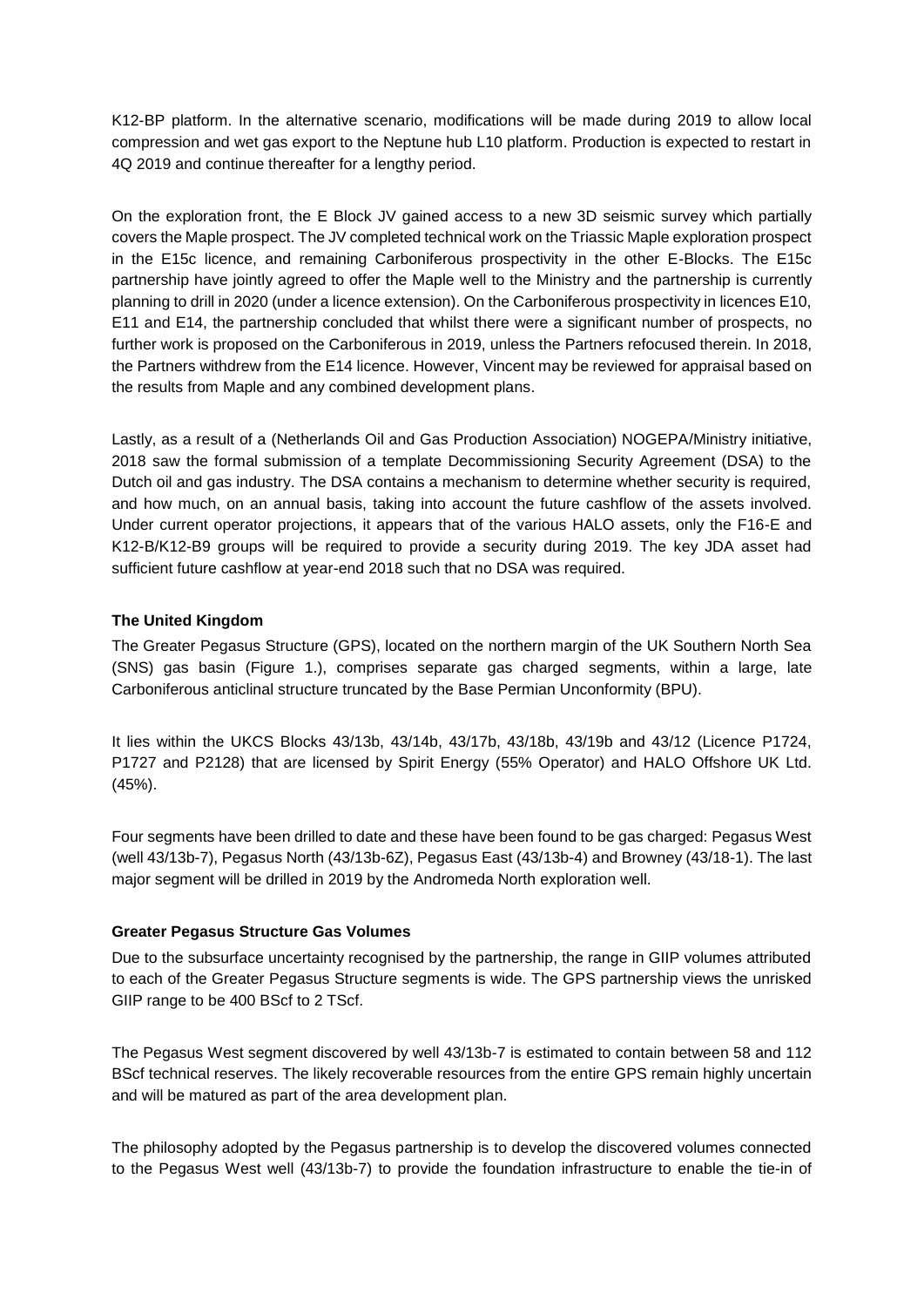potential future economic volumes from the Greater Pegasus Structure. The umbilical and associated subsea control systems will be sized to support the tie-in of up to four additional GPS area wells.

### **Development Strategy**

This Field Development Plan (FDP) is primarily focused on the description of the Pegasus West foundation project. FDP addendums may be submitted to the OGA at a later date if the plans to develop additional compartments reach suitable maturity and economic threshold. The maturation of the additional GPS segments will be addressed initially through the firm drilling commitment of the Andromeda North structure in 2019, the evaluation of the Andromeda North well results combined with the production performance of the Pegasus West 43/13b-7 well. This will inform and lead to optimisation of the appraisal and development strategy of the other GPS segments. Similar to the 43/13b-7 well, the Andromeda North well will be drilled as an exploration/keeper well and, if successful, will be suspended for later tie-in into the Pegasus West subsea infrastructure.

#### **Development Concept**

The selected development concept is a Pegasus West (43/13b-7) well subsea tie-back (c. 57 km) to the Cygnus Alpha Processing Unit (PU) platform, with the ability to incorporate additional future Greater Pegasus Structure wells. The Pegasus West well will be the first subsea tie-back to the Cygnus facility. The umbilical and associated subsea control systems will be sized to support tie-in of up to four additional Greater Pegasus Structure area wells, giving five in total, up to 10 km distant from the Pegasus West well.

The partnership is in dialogue with the OGA regarding a final FDP draft and is working towards an FID at the earliest opportunity with an anticipated first gas date sometime between 2021 and 2023 subject to the OGA's approval.

## **Andromeda Prospect**

The Andromeda prospect is located on Block 43/12 approximately 7km west of the Pegasus West discovery well. The Andromeda structure is a large, seismically well-defined four-way dip closed Intra-Carboniferous anticline completely covered by 3D seismic that was reprocessed in 2017 to optimize imaging of the Greater Pegasus Area. The structure is the Andromeda North, Andromeda Central and Andromeda South segments.

In the Most Likely Case (and Upside cases), the Andromeda structure is connected to the Pegasus West structure making the prospect a combination of Appraisal and Exploration. Both the Operator and the Company assess the prospect as having a high Probability of Success ("PoS").

The Company estimates a range of recoverable volumes from the entire structure between 77 and 527 Bcf with P50 recoverable volumes of 217 Bcf.

Glossary 2P proven and probable oil reserves Boepd barrel of oil equivalent production per day Mwh megawatt hours Bcf billions of cubic feet